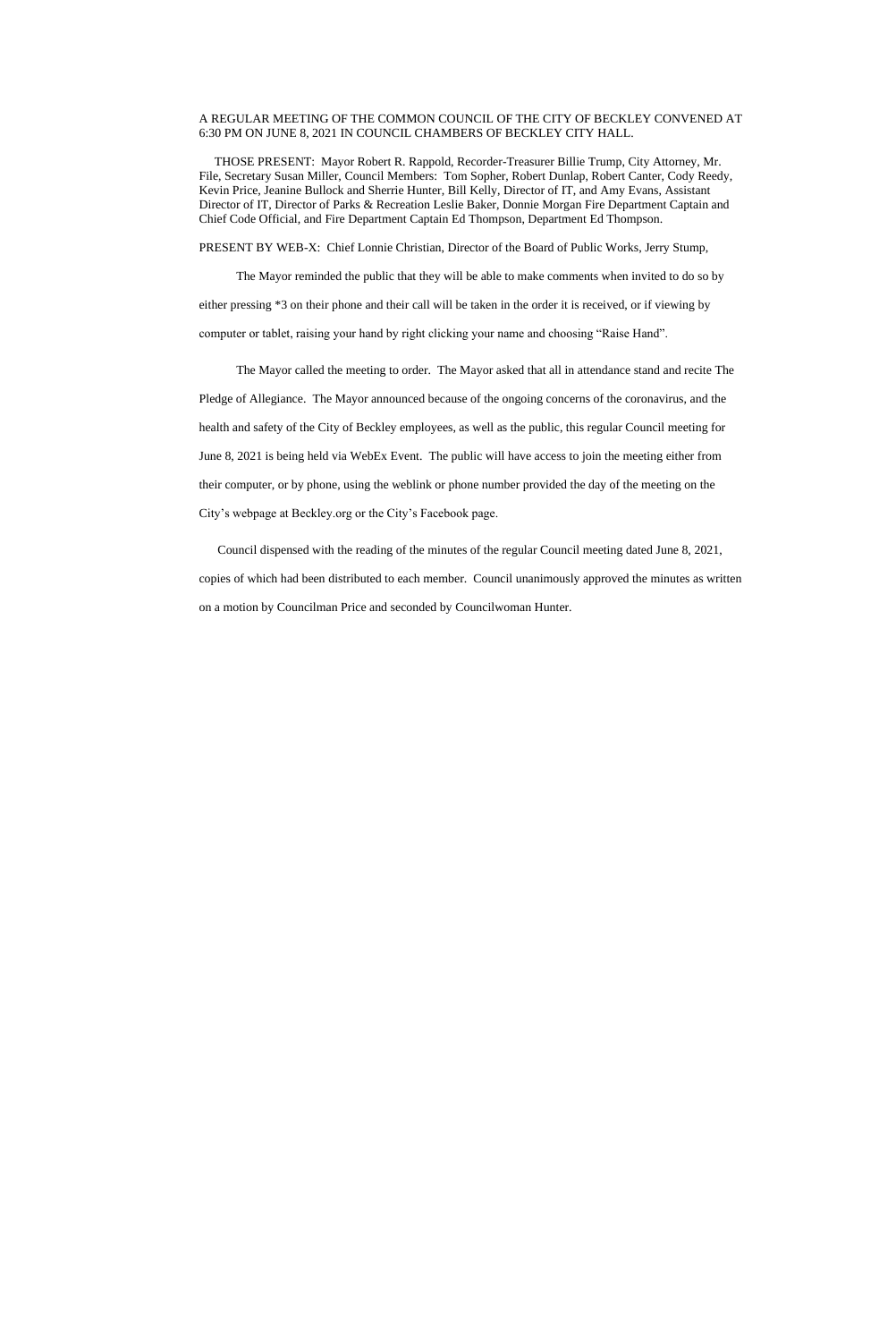Next, Mr. File read by title only a Resolution Approving an Intergovernmental Agreement Between The Raleigh County Commission, The City of Beckley, and The Raleigh County Solid Waste Authority. Mr. File explained the Resolution and the Agreement. The Mayor asked for a motion to accept the Resolution which was made by Councilman Price seconded by Councilman Sopher and unanimously approved by Council. This Resolution is hereby incorporated into these minutes.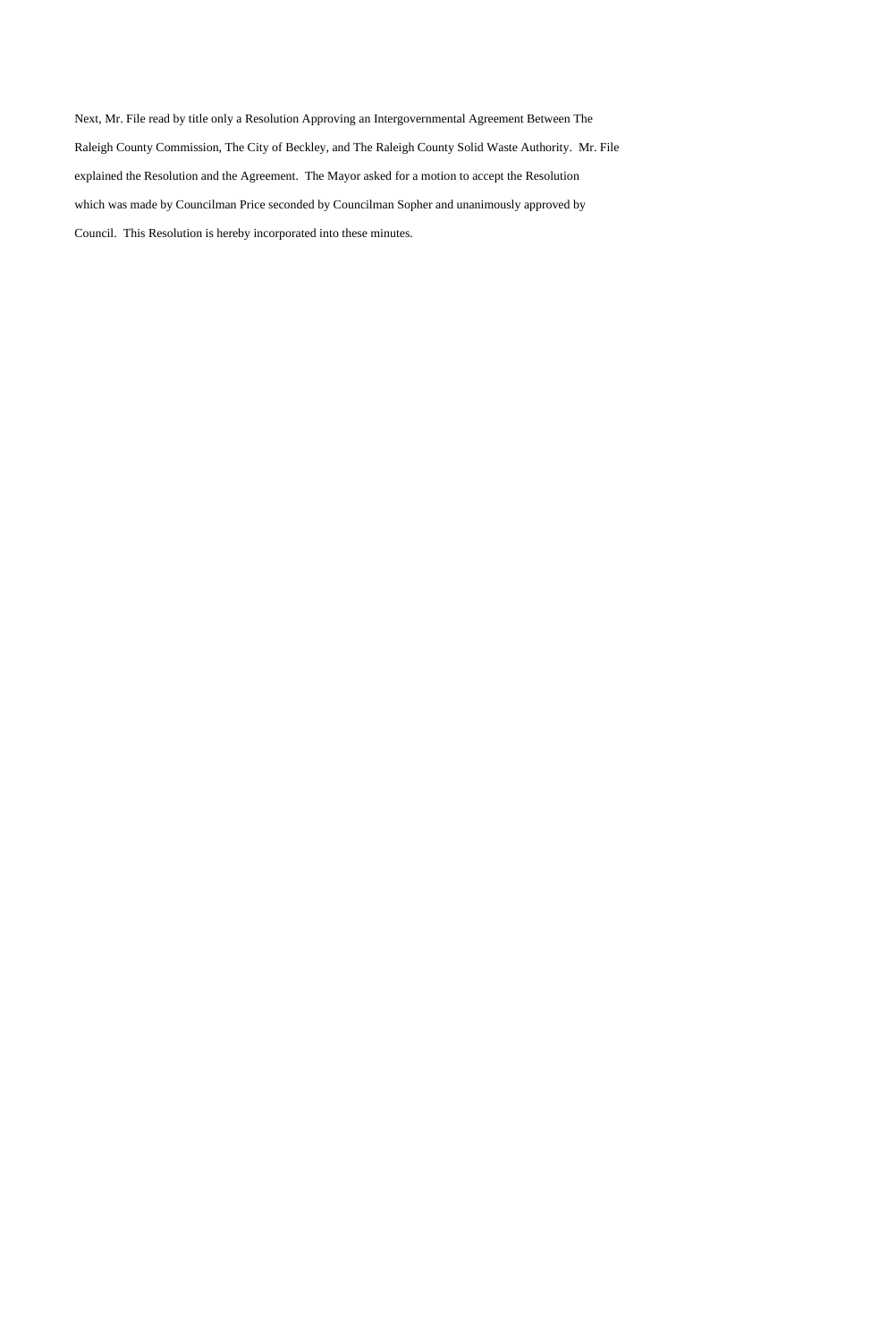Next, Mr. File read, in its entirety, a Resolution For Employee Longevity During the FY 2021-2022. A motion to adopt the Resolution was made by Councilwoman Hunter, seconded by Councilman Price, and unanimously approved by Council. This Resolution is hereby incorporated into these minutes.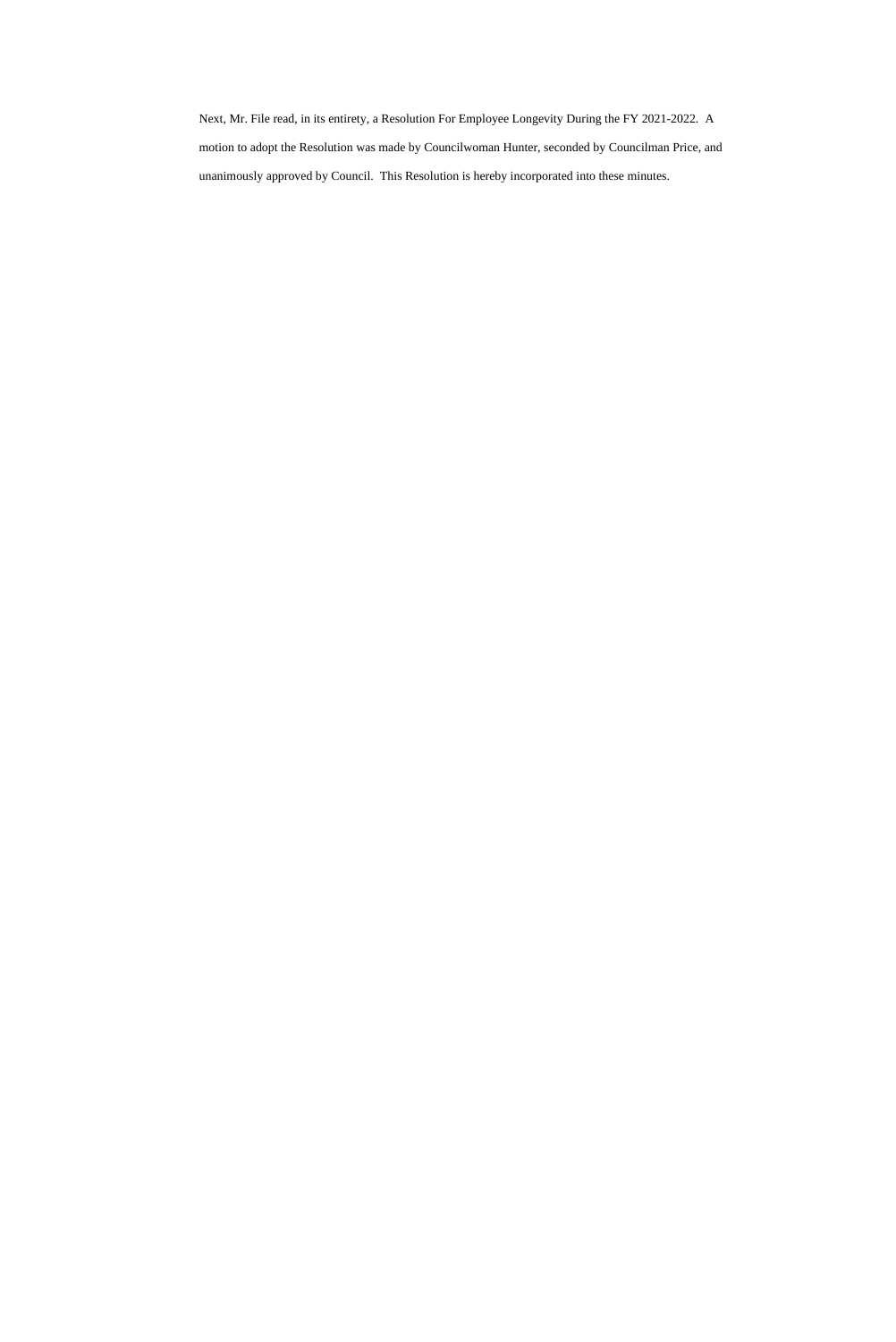Recorder – Treasurer Billie Trump summarized the final revision of the fiscal year 20-21 Budget. Council unanimously approved the budget as written on a motion by Councilman Price and seconded by Councilwoman Bullock The budget is incorporated into these minutes.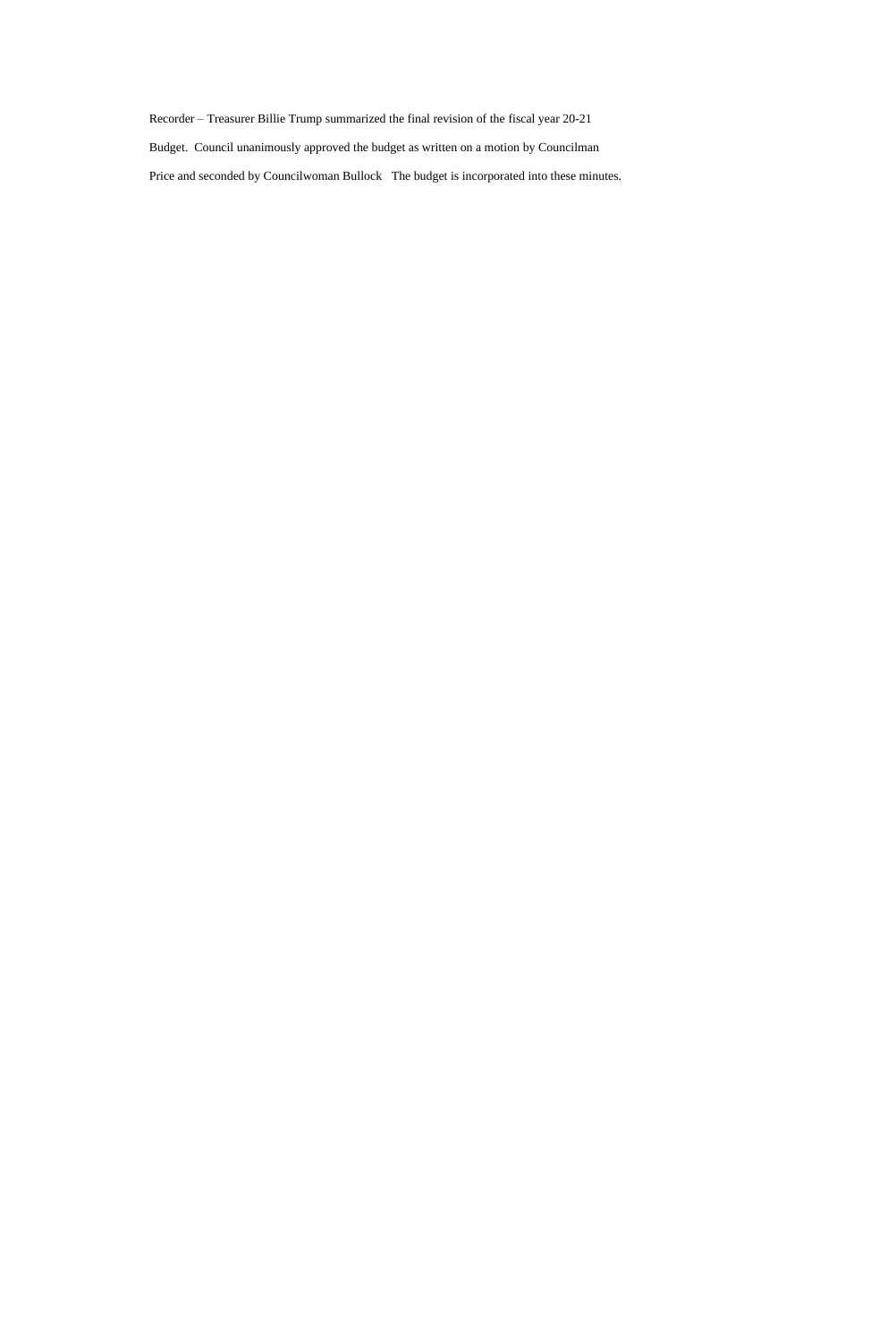Next, Council voted on and unanimously approved the following members for renewal to the Beautification Committee: Jane Haga on a motion by Councilwoman Hunter and seconded by Councilman Price; Sandy Palen on a motion by Councilman Sopher and seconded by Councilman Price; Willie Taggart on a motion by Councilwoman Bullock and seconded by Councilman Sopher. A new member, DeeDee Ellison was approved to join the committee by a motion made by Councilman Dunlap and seconded by Councilman Sopher.

Next, the Mayor announced the City received one bid for the paving of Broadway & Sour Street which was from Southern WV Paving. The total bid was for \$98,700.00 which is to be reimbursed to the City through HUD and CDBG. The bid was referred to the City's bid committee. This bid is hereby incorporated into these minutes.